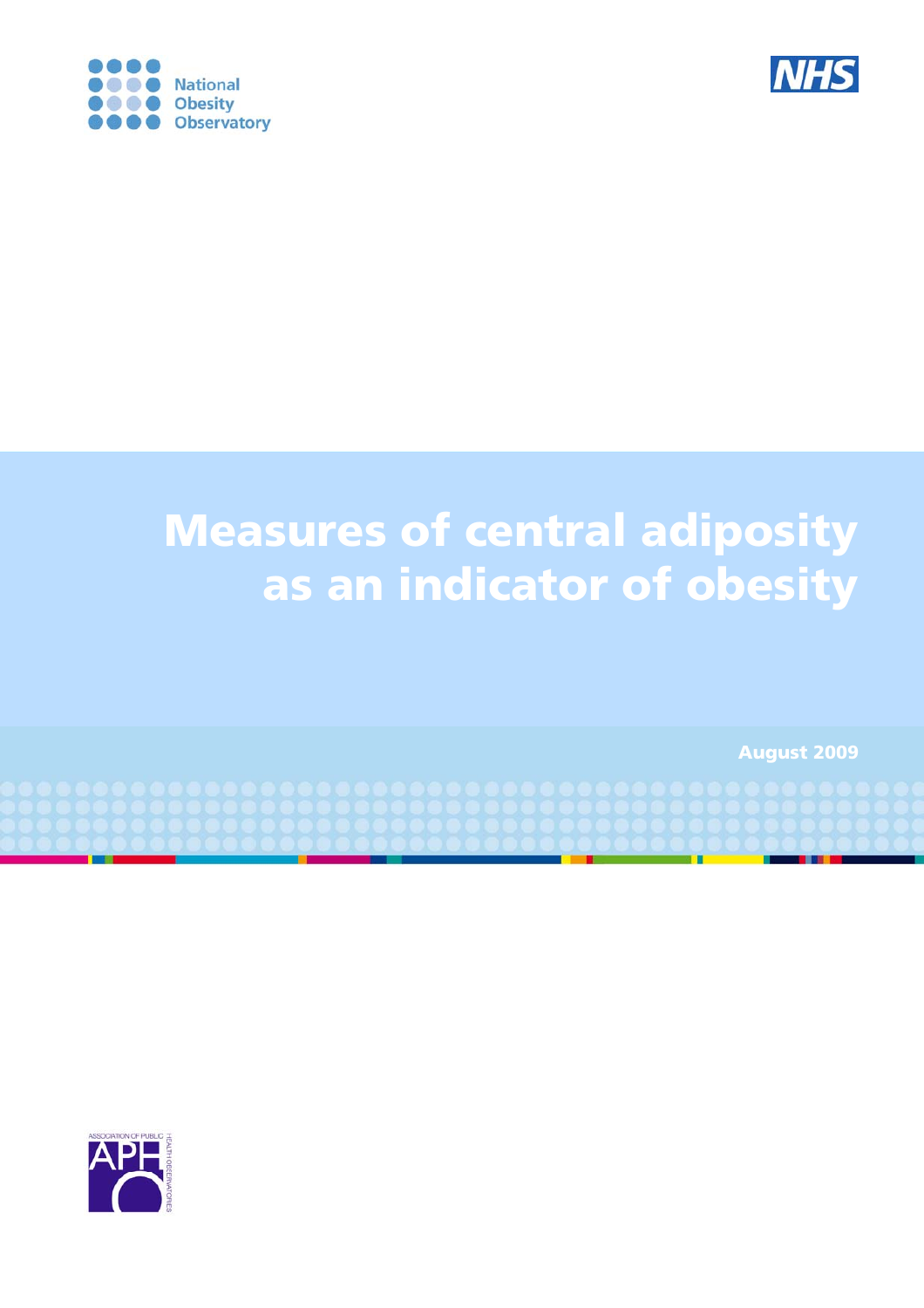#### Executive summary

Obesity has long been identified as an important risk factor for a number of health problems. Body Mass Index (BMI), the most frequently used measure to determine levels of body fat, provides a proxy measure of total adiposity (the amount of fat around the body), but a number of studies have suggested that the accumulation of body fat around the waist (central or abdominal adiposity) may present a higher risk to health than fat deposited in other parts of the body.

High levels of central adiposity in adults are known to be associated with increased risk of obesity-related conditions including type 2 diabetes, hypertension and heart disease. Although measures of central adiposity are closely correlated with BMI, they have been shown to predict future ill health independently of BMI.

The best evidence to date suggests that measures of general and central adiposity should be used together in order to best identify individuals at increased risk of obesity-related ill health.

It is not clear from the research published to date what constitutes the best measure of central adiposity in terms of predicting ill health or mortality, and this may differ by age, sex, ethnicity, or by the disease being studied. Waist circumference has been most frequently investigated in the published literature and, given that this measure is more easily recorded and interpreted than alternatives such as waist-to-hip or waist-to-height ratios, this currently seems to be the most appropriate option among measures of central adiposity for most public health purposes.

The World Health Organization (WHO) has advised that an individual's relative risk of obesity-related ill health can be more accurately classified using both BMI and waist circumference than by either alone. WHO has developed a set of thresholds to categorise an individual's risk of obesity-related illness based on BMI and waist circumference. The National Institute for Health and Clinical Excellence (NICE) has also endorsed these thresholds for use in the UK. Using the WHO classification, over 50% of both men and women in England were at increased risk of obesity-related ill health, according to the Health Survey for England (HSE) 2007.

People of South Asian origin seem more prone to carrying excess fat centrally than the White population and show raised obesity-related risk at lower BMI and lower waist circumference levels. Therefore it is particularly important for South Asian populations in the UK to be aware of the health risks of increased waist circumference.

In terms of population monitoring, BMI has some advantages over measures of central adiposity. It involves less physical contact, and height and weight can be more reliably measured than waist circumference following basic training; measuring waist circumference reliably requires more extensive training. BMI is the most commonly used measure in national and international obesity prevalence statistics and so is most useful for historical trend analyses and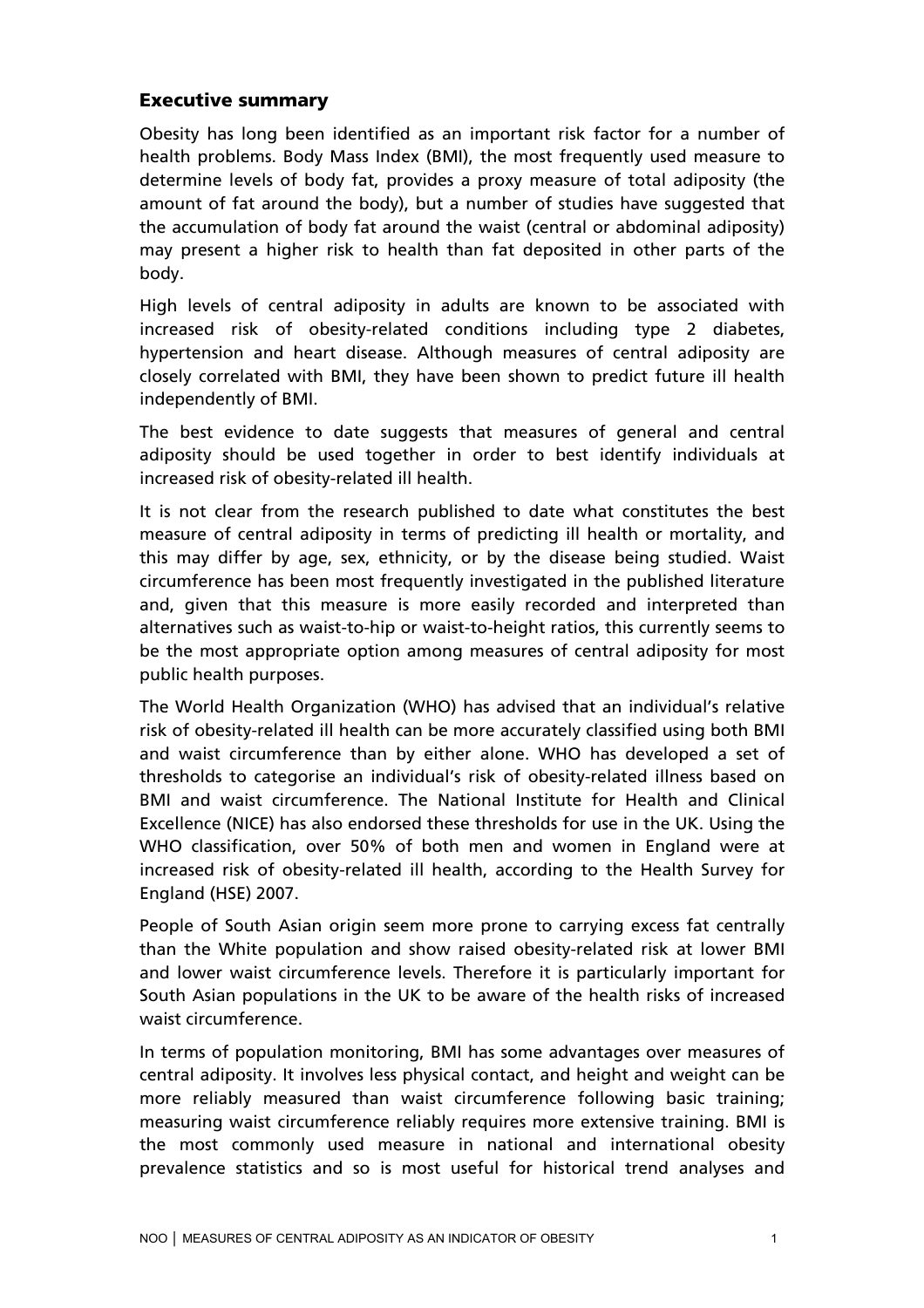international comparisons. Making more use of measures of central adiposity would further our understanding of the epidemiology of obesity.

### Why are we interested in measures of central adiposity?

BMI is a measure of weight (for height) rather than a measure of body fat. Excess fat, rather than excess weight, is linked to obesity-related ill health. Furthermore, BMI does not describe where fat is deposited, and as intraabdominal fat is thought to be more likely to cause ill health than fat deposited in other parts of the body, measures such as waist circumference have some obvious advantages.

There are well documented links between high levels of central adiposity in adults, as measured by waist circumference, waist-to-height or waist-to-hip ratio, and risk of obesity-related conditions including type 2 diabetes, hypertension and heart disease. These links remain even once BMI is adjusted for, demonstrating that measures of central adiposity are independent predictors of future obesity-related ill health.

There is also an increasing body of evidence to show that such measures of central adiposity are also effective predictors of ill health for children.

## What is the nature of the evidence for the use of indicators of central adiposity?

The European Prospective Investigation into Cancer and Nutrition (EPIC),<sup>1</sup> a large scale, prospective cohort study involving nearly 360,000 participants from nine European countries, provides some of the best evidence to date of the relationship between central adiposity and future ill health. This study concluded that both general adiposity and central adiposity are independently related to the risk of death and should be used together to identify individuals at risk of obesity-related ill health.

Waist circumference and BMI were found to be closely correlated and both show a similar and strong association with the risk of death. Waist-to-hip ratio was found to be less closely correlated with BMI, though still associated with the risk of death. Although not published in the main paper, the EPIC study also looked at waist-to-height ratio, and reported very similar findings to those found for waist circumference.<sup>2</sup>

The EPIC study found no independent links between hip circumference and the risk of death once adjustment was made for BMI. Hip circumference is arguably a measure of body stature rather than central adiposity and, as some published literature has shown that a larger hip circumference may be associated with health and longevity rather than ill health,<sup>3</sup> hip circumference has not been considered further in this paper.

The findings from the EPIC study confirm the findings of numerous earlier studies which reported strong links between measures of central adiposity and future obesity-related ill health. Some of this research suggests that measures of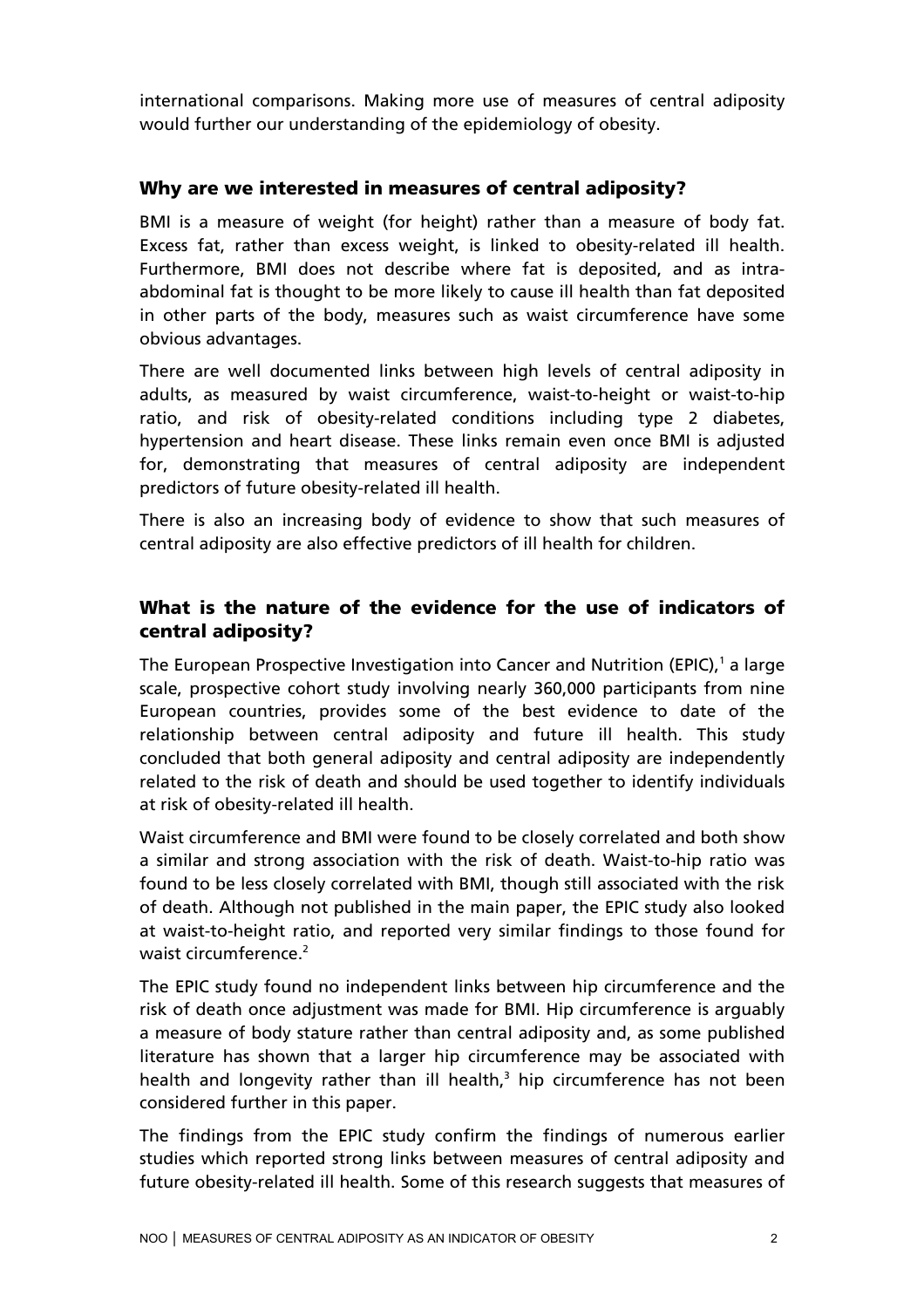central adiposity may actually be better predictors of obesity-related ill health than BMI.4,5,6 Notably, waist circumference and waist-to-hip ratio were both found to be more strongly associated with the risk of myocardial infarction than BMI in the INTERHEART study, a retrospective case control study covering 52 countries and 27,000 subjects.7

Despite such evidence, these findings cannot necessarily be applied universally. The published studies that investigate measures of central adiposity vary greatly in terms of the exact demographics of the study populations as well as the outcomes examined and the methodology used. As a result, whilst links between measures of central adiposity and obesity-related ill health are undoubtedly proven, whether these measures alone can provide a superior indication of this risk than BMI is still uncertain.

The best evidence to date therefore suggests that measures of general and central adiposity should be used together in order to best identify individuals at increased risk of obesity-related ill health.

It is not clear from the available evidence which measures of central adiposity are best used as a predictor of disease risk. Waist circumference is most commonly used, and its simplicity has advantages in terms of measurement and interpretation. However waist-to-hip or waist-to-height ratios provide some adjustment for the shape of the body and appear in some studies to be superior to waist circumference at predicting future disease risk. These indices do, though, require two measurements to be taken which may result in increased measurement error and they may be more difficult than waist circumference to communicate to the general public.

Further research is needed to determine which measure(s) of central adiposity should be used to identify at risk individuals, and whether these measures are better predictors than BMI for some or all obesity-related conditions, or whether they should be used in conjunction with BMI.

#### How do we define increased levels of central adiposity?

A waist circumference of 94 cm or more for men and 80 cm or more for women is commonly used as an indicator of increased risk of obesity-related health problems, with 102 cm or more for men and 88 cm or more for women said to be indicative of substantially increased risk. These thresholds have been recommended by NICE for use in clinical settings and are recommended for use in other countries, including the USA and Australia. NICE also refer to a threshold for the waist-to-hip ratio of 1.0 for men and 0.85 for women, $^8$  above which increased risk to health is indicated.

Although these thresholds provide the best current guidelines for assessment of increased disease risk in individuals, they will need to be reassessed as new research is published. The recent EPIC study broadly supports the current thresholds for waist circumference, showing an increase in all cause mortality above a waist circumference of around 94 cm for men and 78 cm for women after adjustment for BMI. However, this study does show an increase in risk of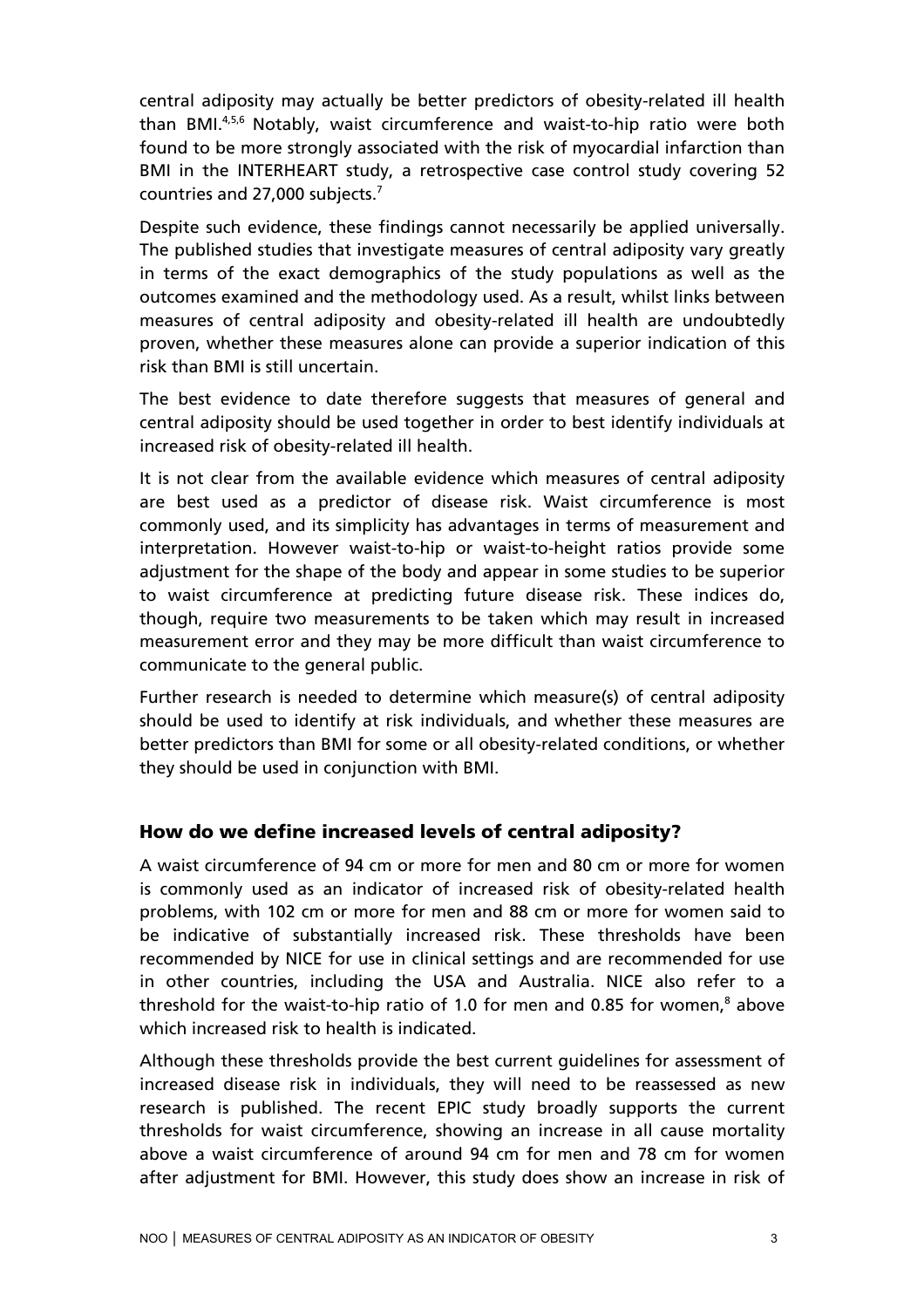death above a waist-to-hip ratio of approximately 0.95 for men and 0.80 for women, and the current recommendation for waist-to-hip ratio may need to be reviewed if further evidence supports this finding.

In addition these thresholds may not be equally suitable for all populations or individuals. People of South Asian origin are more prone to carrying excess fat centrally than the White population and show raised obesity-related risk at lower BMI and lower waist circumference levels. Therefore it is particularly important for South Asian populations in the UK to be aware of the health risks of increased waist circumference. The International Diabetes Foundation (IDF) has proposed ethnicity specific threshold levels for use in the diagnosis of metabolic syndrome.<sup>9</sup> For adults of South Asian origin these are 90cm or more for men, and 80cm or more for women.

In light of the evidence that an individual's relative risk of developing obesityrelated health problems could be more accurately classified using both BMI and waist circumference than either measure alone, the WHO have recommended the following thresholds to assess the risk of obesity-related ill health, which NICE also endorsed in their obesity guidance.

| <b>Classification</b> | BMI ( $\text{kg/m}^2$ ) | <b>Waist circumference (cm)</b> |                   |                   |
|-----------------------|-------------------------|---------------------------------|-------------------|-------------------|
|                       |                         | Men:                            | $94 - 102$        | >102              |
|                       |                         | Women:                          | $80 - 88$         | >88               |
| Underweight           | < 18.5                  |                                 | No increased risk | No increased risk |
| Healthy weight        | $18.5 - 24.9$           |                                 | No increased risk | Increased risk    |
| Overweight            | $25 - 29.9$             |                                 | Increased risk    | High risk         |
| Obesity               | > 30                    |                                 | High risk         | Very high risk    |

#### WHO classification for risk of obesity-related ill health

The risk categories proposed by the WHO are relative – i.e. individuals classed as being at 'very high risk' have a far higher risk of obesity-related ill health as compared to those classed as being at 'no increased risk'. To put this level of risk into context, the risk of ill health even for those individuals in the 'very high risk' category may still be less than that for other groups, such as heavy smokers, if all other factors are equal.

There are no evidence based thresholds for waist circumference measurements in children. As with BMI, the relationship between waist circumference and adiposity for children will change with age so it is not possible to use a fixed set of thresholds as used for adults.

A waist circumference dataset is available as part of the British 1990 Growth Reference (UK90) which can be used to grade individual children on a centile scale; however there are currently no recommended centile thresholds to grade children as being at increased risk.<sup>10</sup> A recent study of British children aged 5-16 suggested that a waist-to-height ratio of 0.5 or greater might prove a useful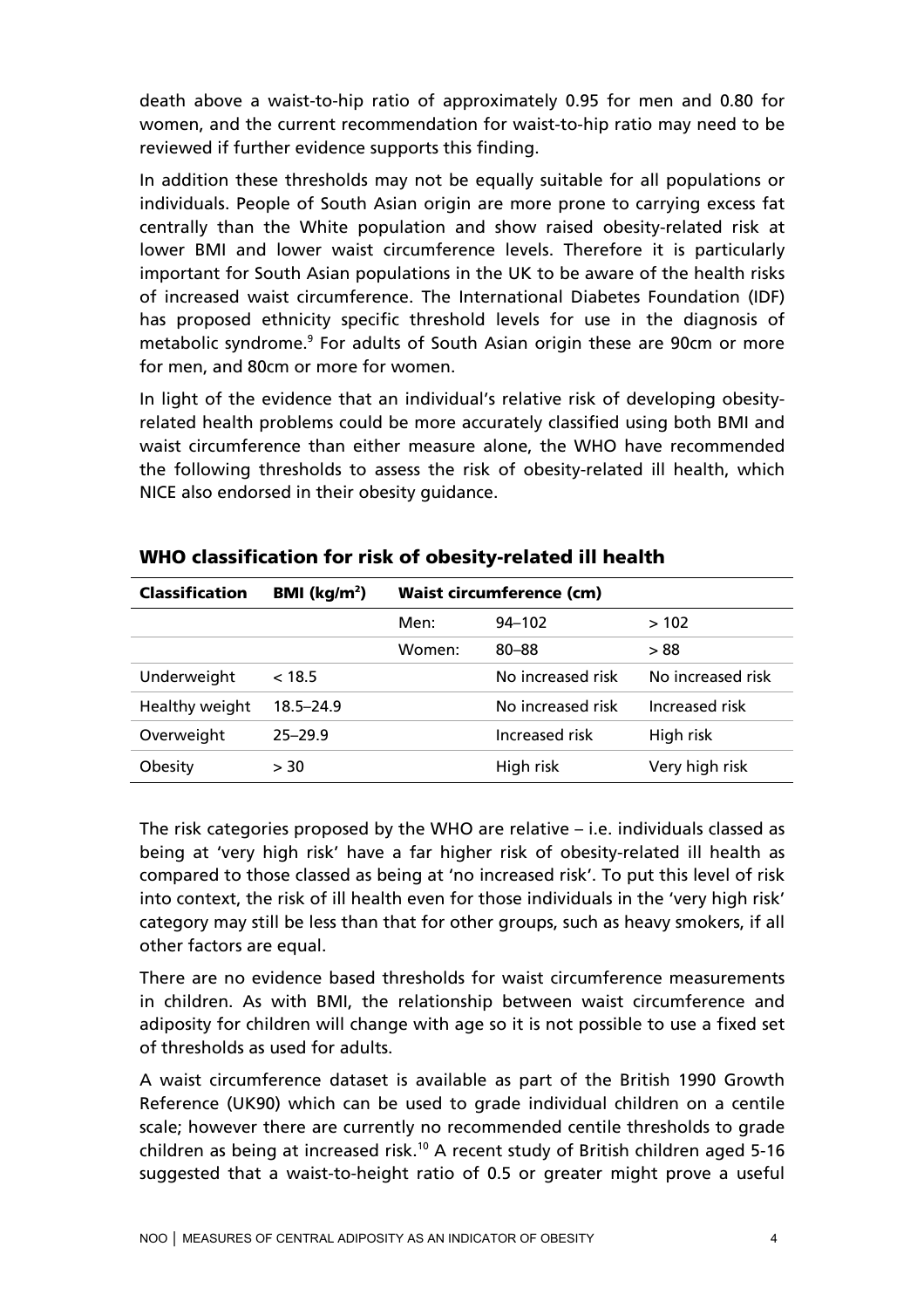threshold for increased disease risk for children, but this suggestion requires further validation. $11$ 

## What is known about the trend and prevalence of increased central adiposity?

The Health Survey for England (HSE) measured waist circumference for adults in 1993-4, 1997-8 and 2001-7. Between 1993 and 2007 the proportion of the population with a raised waist circumference increased from 20% to 33% for men (waist circumference more than 102 cm) and from 26% to 41% for women (waist circumference more than 88 cm) - a rise of about three-fifths in both groups.

Over the same period the proportion of men classed as obese using BMI rose from 13% to 24%, and the proportion of women from 16% to 24% – nearly a doubling in men and an increase of a half in women.

BMI appears to have been rising more quickly for men than for women since the early 1990s. In contrast, the proportion classed as obese by waist circumference appears to have increased at a similar rate for both sexes.

The 2007 HSE reports that the proportion of the population with a raised waist circumference increased through the age groups from 16-24 to 65-74 years. However the proportion of individuals aged 75+ with a raised waist circumference was lower than that in the age group 65-74 for both men and women. A similar pattern with age was also observed among those with raised BMI.

In 2007 the HSE also published figures for the prevalence of obesity defined using the WHO categories for BMI and waist circumference combined. 19% of men were estimated to be at increased risk, 13% at high risk and 21% at very high risk. For women, 15% were at increased risk, 16% at high risk and 23% at very high risk.

From the 2007 HSE, 1% of men and 2% of women had a BMI of 18.5-24.9 kg/m² but a very high waist circumference, putting them at increased risk of obesityrelated health problems despite having a normal BMI.

The HSE has measured waist circumference for young people aged 11-15 since 2005, but to date there has been no published analysis of these data. NOO is planning to undertake such work in conjunction with the Health and Social Surveys Research Group at University College London in the near future.

Substantial increases in waist circumference have been reported for boys aged 11-16 years between 1977 and 1997 and for girls of the same age between 1987 and 1997.<sup>12</sup> Similar increases have been reported for children aged 2-5 years between 1987 and 1997.<sup>13</sup> In both cases the observed increases in waist circumference were greater than the increases in BMI in the same children. This suggests that measurement of BMI alone may be underestimating the underlying rise in obesity prevalence over this period of time.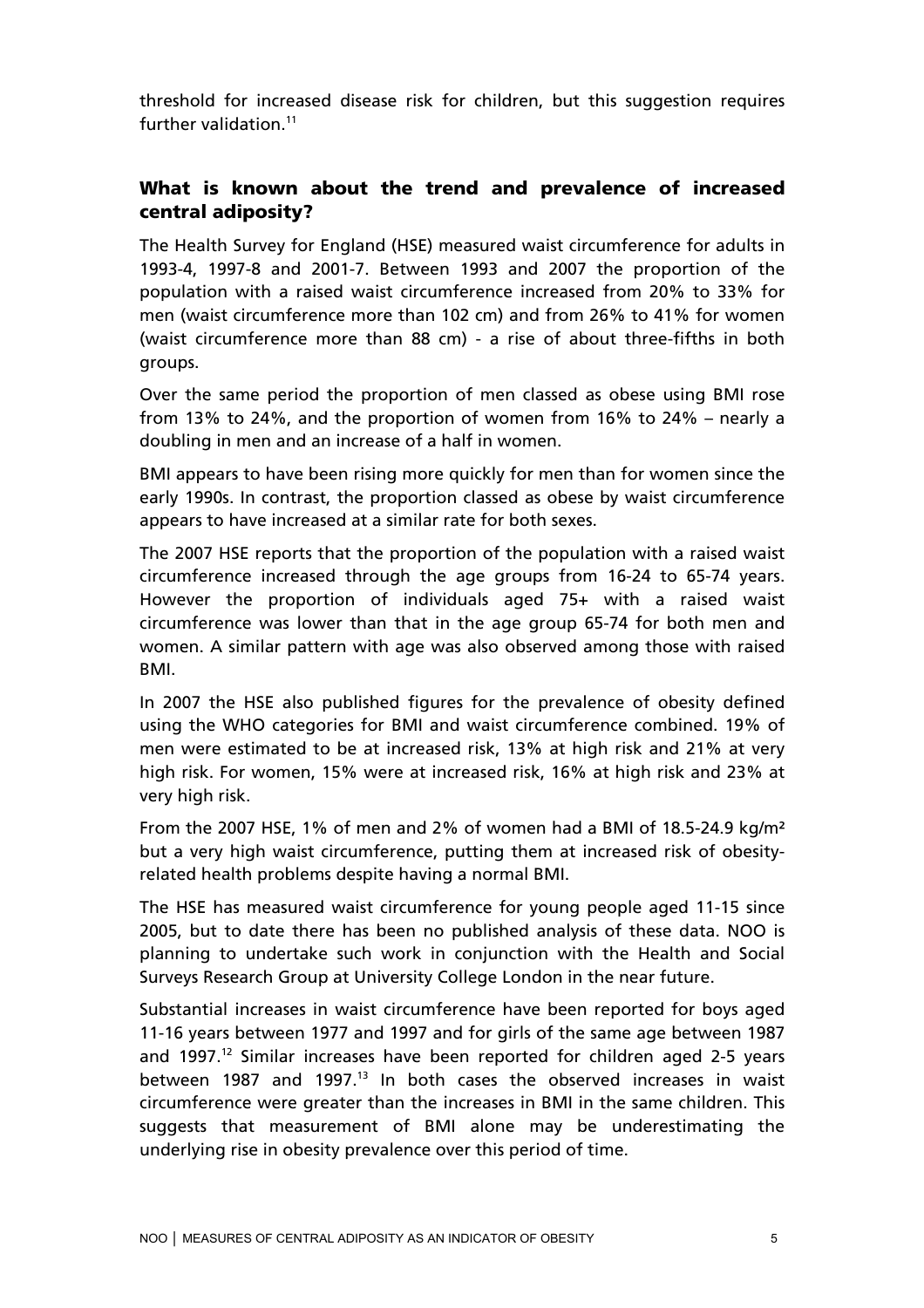## When should we use measures of central adiposity?

As recommended by the WHO and NICE, for adults in clinical settings, using both BMI and waist circumference is likely to provide a better indication of increased risk of obesity-related ill health than either measure alone.

Other measures of central adiposity may be equally good indicators of increased risk of obesity-related ill health as is waist circumference. However, there are no evidence-based thresholds to classify individuals as being at increased risk using BMI alongside the waist-to-hip and waist-to-height ratios.

The absence of readily available age specific thresholds or growth charts for children makes it difficult to use measures of central adiposity for children in a clinical context.

In terms of population monitoring, BMI has some advantages over measures of central adiposity. BMI is slightly less invasive, and height and weight can be measured with a good level of reliability with basic training. Measures of central adiposity (which often require waist and hip measurements) generally require more physical contact and require the subject to remove or lift up outer clothing, which raises challenges for population level surveillance. Hip and waist measurements also show greater degrees of intra- and interobserver<sup>i</sup> error and so require more extensive training to ensure accuracy of measurements. Furthermore, BMI is the most commonly used measure in national and international obesity prevalence statistics thus allowing historical trend analyses and international comparisons.

In conclusion, the use of waist circumference by clinicians, alongside BMI, is a useful contribution to their diagnostic toolkit to identify people at increased risk of obesity-related ill health. It is particularly important for South Asian populations in the UK to be aware of the health risks of increased waist circumference.

It is likely that BMI will remain the principal summary measure of obesity levels in the population for some years to come, but this may change as the evidence base for measures of central adiposity becomes more robust and as statistics that use these indices are published more frequently. Further analysis of available data on levels of central adiposity, such as HSE data, and further primary research on this subject should be encouraged.

<sup>&</sup>lt;sup>i</sup> Intraobserver error refers to the differences in interpretation by an individual making observations of the same phenomenon at different times. Interobserver error refers to differences in interpretation by two or more individuals making observations of the same phenomenon.